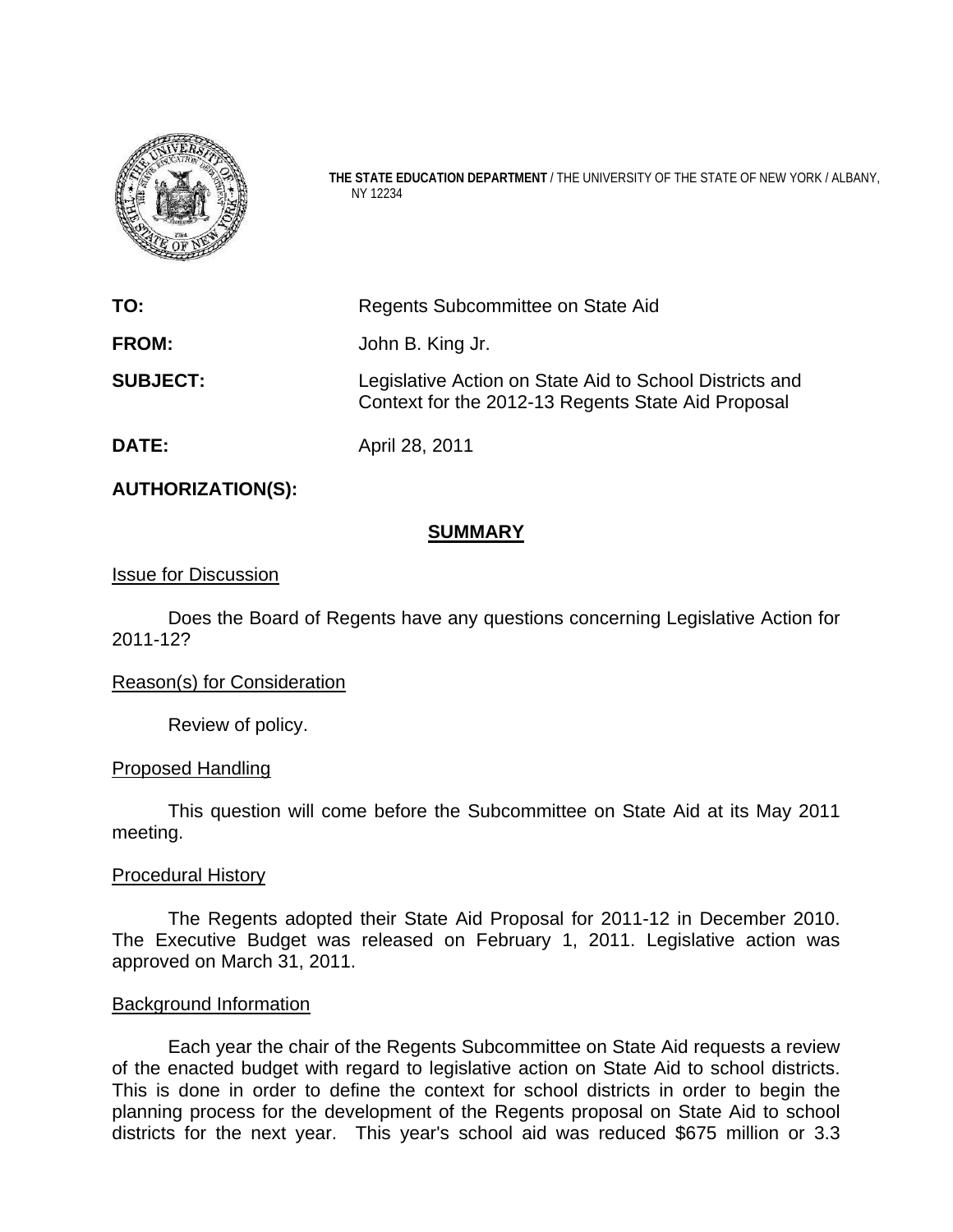percent when compared to the prior year. The federal Education Jobs bill continues to provide school districts with \$607 million in federal funds which may be used over a two year period, 2010-11 and 2011-12. Attachment 1 provides highlights of the Executive Budget.

#### Timetable for Implementation

This discussion will inform the development of the Regents State Aid proposal to occur from now until the Regents approve their State aid proposal in late 2011. As part of this process, the Subcommittee will meet with New York State educational associations that comprise the Department's Education Finance Advisory Group, which advises the Regents and Department on school aid issues. The purpose of this consultation is to get a broad reaction from educators to school aid and educational issues.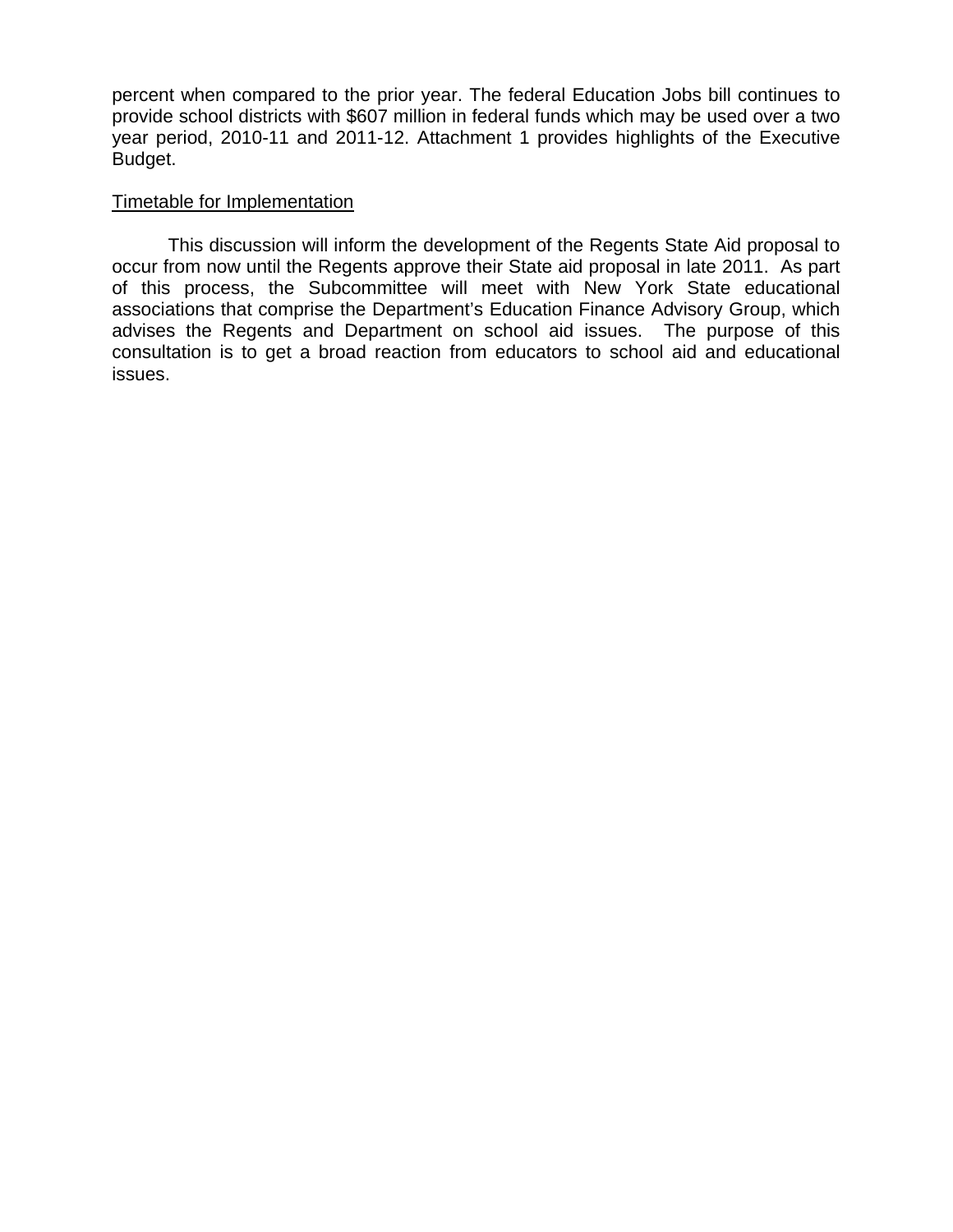# **HIGHLIGHTS OF THE 2011-2012 ENACTED BUDGET**

**(2011-12 School Year Compared to the 2010-2011 School Year)** 

### **SCHOOL AID PROPOSAL**

### **Overview**

The 2011-2012 Enacted Budget proposes \$19.6 billion in funding for General Support for Public Schools (GSPS). This is a year-to-year reduction of \$675 million, or 3.3% as compared to the previous year's GSPS as supplemented with Federal ARRA restorations. The Enacted Budget essentially carries forward the funding formulas that were used in the current year. The Enacted Budget freezes Foundation Aid for an additional year, to 2012-2013, then assumes an extended phase-in formula, with full implementation in 2016-2017. In addition to Foundation Aid, funding is frozen in both 2011-12 and 2012-13for four other aid formulas including Universal Prekindergarten grants (see Table on following page). Other formula aids are generally continued under the current statutory authorization for the 2011-12 school year. The major exception to this is that legislation is enacted to allow for flexible use of the Instructional Materials Aids, whereby any item eligible for Computer Hardware Aid, Computer Software Aid or Textbook Aid could be funded under any of those programs.

For 2011-12, the Enacted Budget also proposes a \$2.6 billion Gap Elimination Adjustment that is computed through a formula that is similar to the one used in 2010- 11. For 2012-13 and thereafter, the Enacted Budget would limit growth in General Support for Public Schools (GSPS) to the rate of growth in personal income in New York State. Formulas other than Foundation Aid and the Gap Elimination Adjustment would be funded within this amount, and Foundation Aid increases and the Gap Elimination Adjustment would be scaled through legislation so as to stay within the capped amount.

The Enacted proposal also reinstitutes the Contracts for Excellence, requiring each district that was designated in 2007-2008 and does not have all school buildings in good standing to set aside funds to support Contract for Excellence programs, but the funding requirement will be reduced in proportion to the impact that cumulative Gap Elimination Adjustments have had on that district.

In addition, the Enacted Budget adds two new grant programs for school districts. It provides for \$250 million for a **School District Performance Improvement Awards** program, whereby competitive grants are awarded to school districts which demonstrate significant measurable improvements in academic achievement and student outcomes, as well as having implemented strategies that have the most potential for continued improvements in student performance, narrowing student achievement gaps and increasing academic performance in traditionally underserved student groups. It also provides an additional \$250 million for **School District Management Efficiency**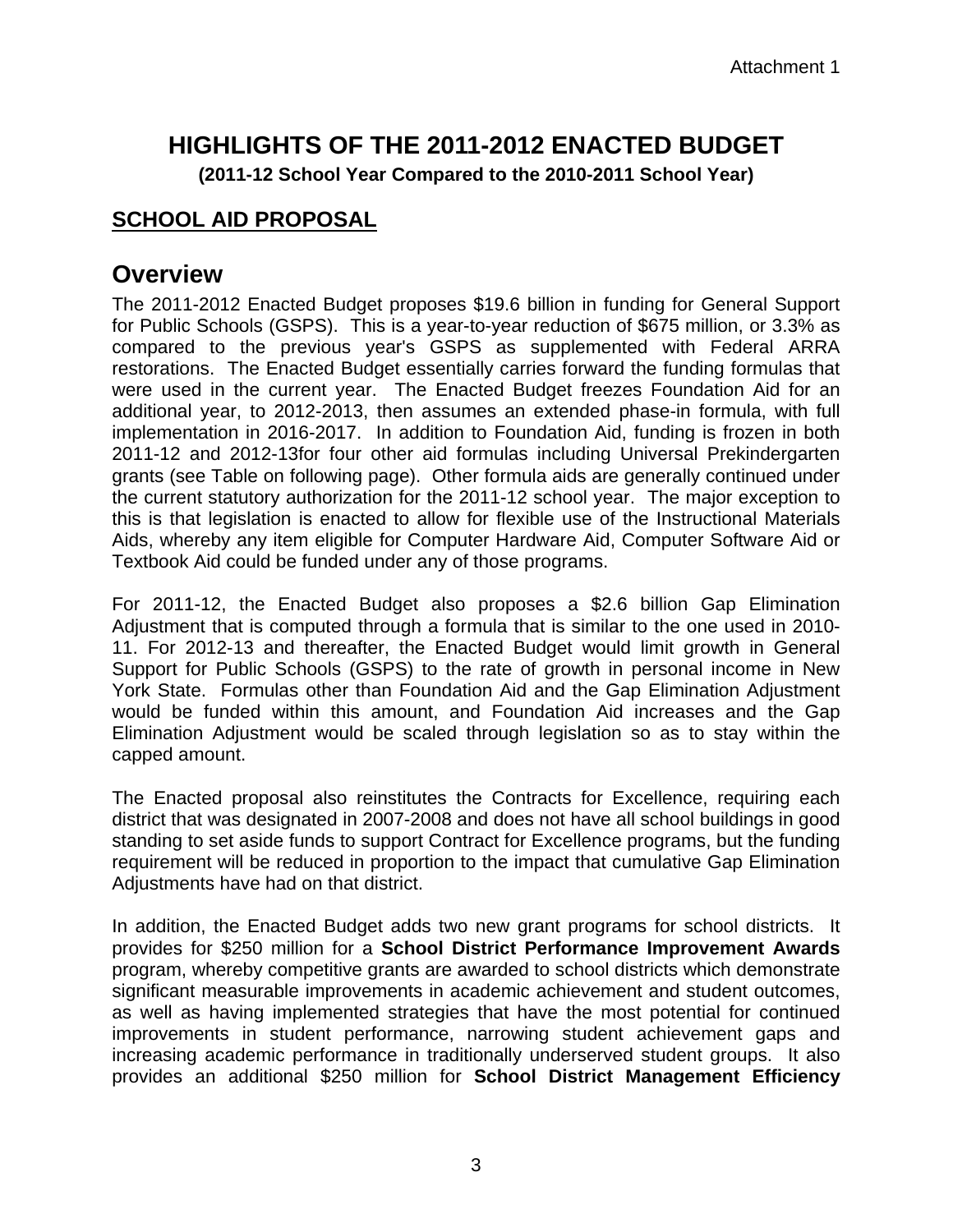**Awards**; competitive grants to be awarded for achieving school district management efficiencies.

## **Key Formula Provisions for the 2011-2012 School Year**

## **Foundation Aid**

The Enacted Budget assumes that full implementation of the Foundation Aid formula will occur in the 2016-2017 school year. For 2011-12, Foundation Aid will be frozen at the current year's level. Starting in 2012-13, the Foundation Aid continue to be carried forward at base year levels unless legislation is enacted to designate a portion of the allowable increase under the GSPS Cap to be used for Foundation Aid. The expectation is that the Foundation Aid phase-in will continue, but will be scaled annually to fit within the GSPS Cap.

### **Support for Early Childhood Education**

The Enacted Budget caps Universal Prekindergarten funding at current levels for existing programs.

### **Support for Pupils with Disabilities**

The provisions for apportioning both Public High Cost Excess Cost Aid and Private Excess Cost Aid remain unchanged. Public Excess High Cost Aid increases by \$22 million from \$462 million to \$484 million, a growth rate of 4.6%. Private Excess Cost Aid will increase from \$333 million in 2010-2011 to \$349 million in 2011-2012, an increase of \$16 million or 4.8%.

### **Career and Technical Education Aid**

The Enacted Budget continues existing provisions for these aid categories. BOCES Aid is estimated to increase by \$17 million or 2.5%, to an overall level of \$719 million. In addition, the Enacted Budget does not include the Executive's proposal to eliminate aid for shared services that are administrative in nature, and replace the existing BOCES Aid Ratios with the State Sharing Ratio.

Special Services Aid (which provides aid to the Big Five and other districts that are not components of BOCES for career education activities, administrative computer services and academic programs) is estimated to be \$214 million, an increase of 1.3% or \$2.8 million over 2010-2011 levels.

### **Aid for Instructional Materials**

The Enacted Budget continues the preexisting allocation formulas for Textbook Aid, Library Materials Aid, Computer Software Aid and Computer Hardware Aid but provides districts with flexibility in how those funds are used. Legislation is enacted to allow districts to claim any item eligible for Computer Hardware Aid, Computer Software Aid or Textbook Aid for reimbursement under any of those programs. Funding increases by less than 1% at \$285 million.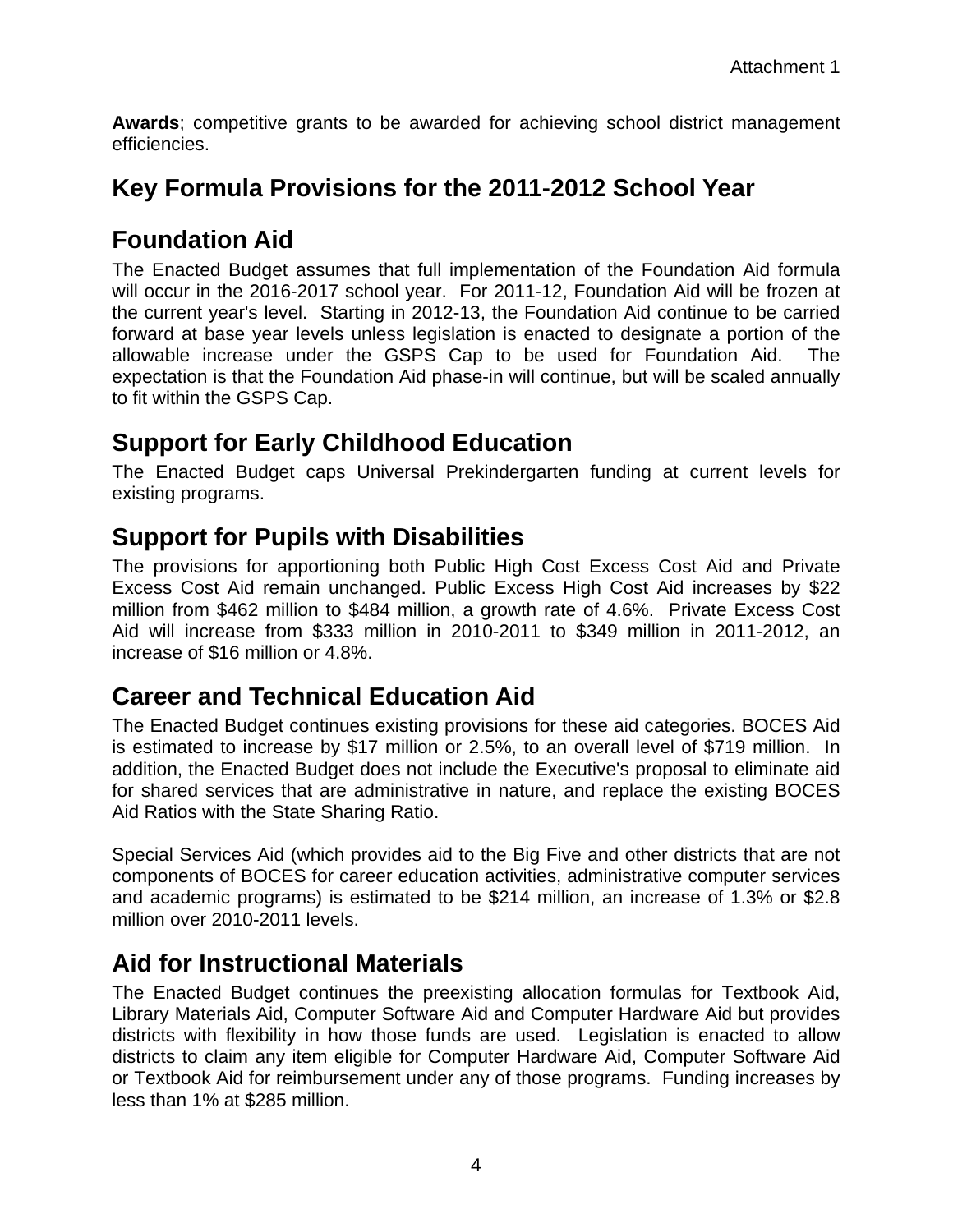## **Building Aid**

Building Aid and Building Reorganization Incentive Aid provisions are continued with only minor, technical changes. These aids are estimated to total \$2,489 million for 2010-2011 and \$2,665 million for 2011-2012. This increase of \$175 million represents 7.0% growth over the previous year.

## **Transportation Aid**

Transportation Aid for operating expenses will be calculated under the existing formula. Transportation Aid and Summer Transportation Aid are estimated to grow from \$1,578 million in the 2010-2011 school year to \$1,654 million under the Enacted proposal, an increase of \$75 million or 4.8%.

## **Other Aid Categories**

The Enacted Budget continues Charter School Transitional Aid, providing \$25 million in aid to districts that are significantly impacted by a concentration of charter schools, an increase of \$2 million or 8.1% above 2010-2011 levels.